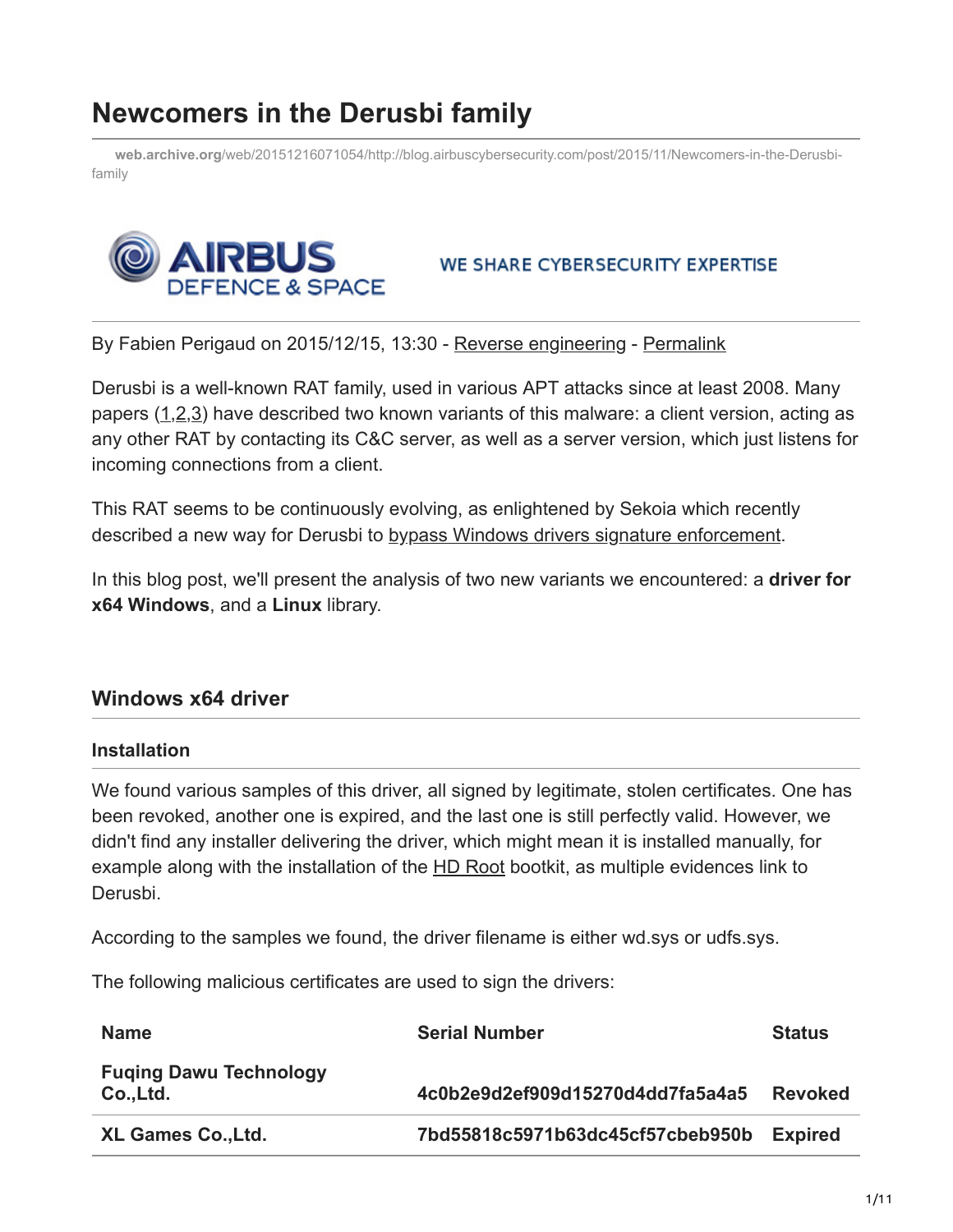**Wemade Entertainment co.Ltd 476bf24a4b1e9f4bc2a61b152115e1fe Valid**

#### **Rootkit & Evasion capabilities**

In the 4 different samples we found, only one was using VMProtect to obfuscate its imports. The other ones were not packed.

During the initialization phase, the driver tries to disable the kernel debugger by calling **nt!KdDisableDebugger** to prevent dynamic analysis.

As for the previous client versions (also using a kernel driver for rootkit features), the drivers filters both the filesystem and the network to hide the RAT activities..

#### Network rootkit

Depending on the Windows versions, hooks are performed either on **\\Device\Tcp** or **\\Driver\nsiproxy**. Whenever a specific IOCTL is performed on the device (0x120003 or 0x12001b respectively), the hook function hides network connections using **ports between 1025 and 1777**.

#### Filesystem rootkit

The filesystem rootkit is installed by hooking the **IRP\_MJ\_DIRECTORY\_CONTROL** major function of **\\Filesystem\Ntfs**, and hides the presence of the driver file (which is grabbed by reading the service *ImagePath* registry value).

#### **Embedded DLL loading**

To perform all its RAT capabilities, the driver relies on a userland component, which is dynamically injected in memory from the kernel. This ensures a better stealthiness, as the userland component is never written to the disk.

This userland component is a DLL, located in the *.data* section and ciphered using the classical Derusbi ciphering (which simply consists in a 4-bytes XOR).

The DLL is injected in one of the svchost.exe processes running as *SYSTEM* or *LocalSystem*, using the following steps:

Allocation and copy of 2 shellcodes in the process memory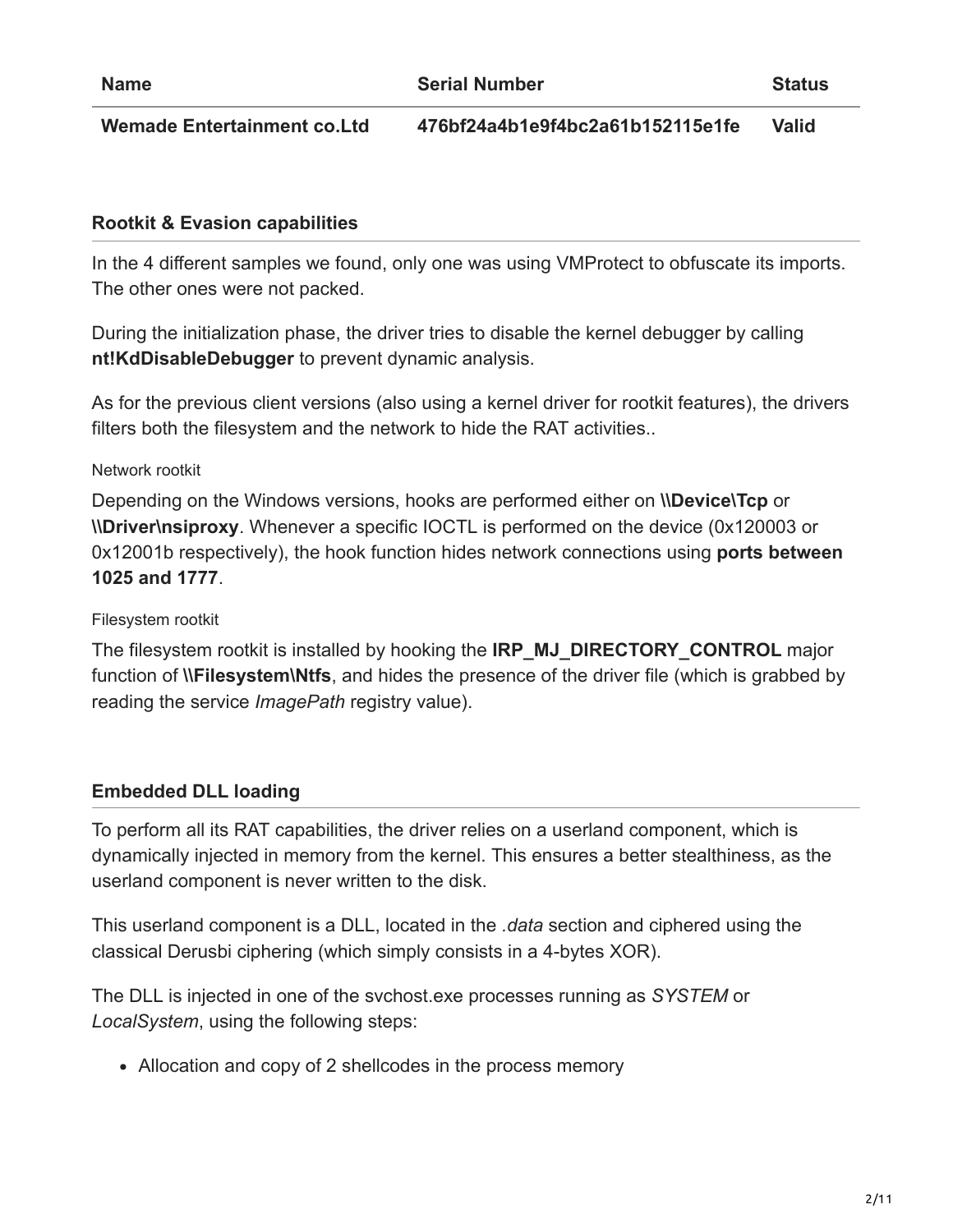- Allocation and copy of an array containing:
	- Pointers to LoadLibraryA / GetProcAddress
	- o Name of the DLL export to call ("Func" in our samples)
	- Content of the DLL
- Usage of **nt!KeInitializeApc** and **nt!KeInsertQueueApc** to make the process execute the first shellcode, with address of the second shellcode and of the array as arguments

First shellcode is simply:



Second shellcode is a custom DLL loader, which directly loads the DLL in memory without writing it to the disk. The export is then called, with a randomly generated integer as parameter.

The randomly generated integer is used to build a named pipe called **\\.\pipe\usbpcex%d**. This pipe is then used for the communication between the driver and the userland DLL.

Once loaded, the DLL writes the machine IP address to the registry key **HKLM\SYSTEM\CurrentControlSet\Control\WMI\lpstatus**.

#### **Configuration**

The configuration is stored just after a string made of 15 "X". It is obfuscated using a simple XOR loop: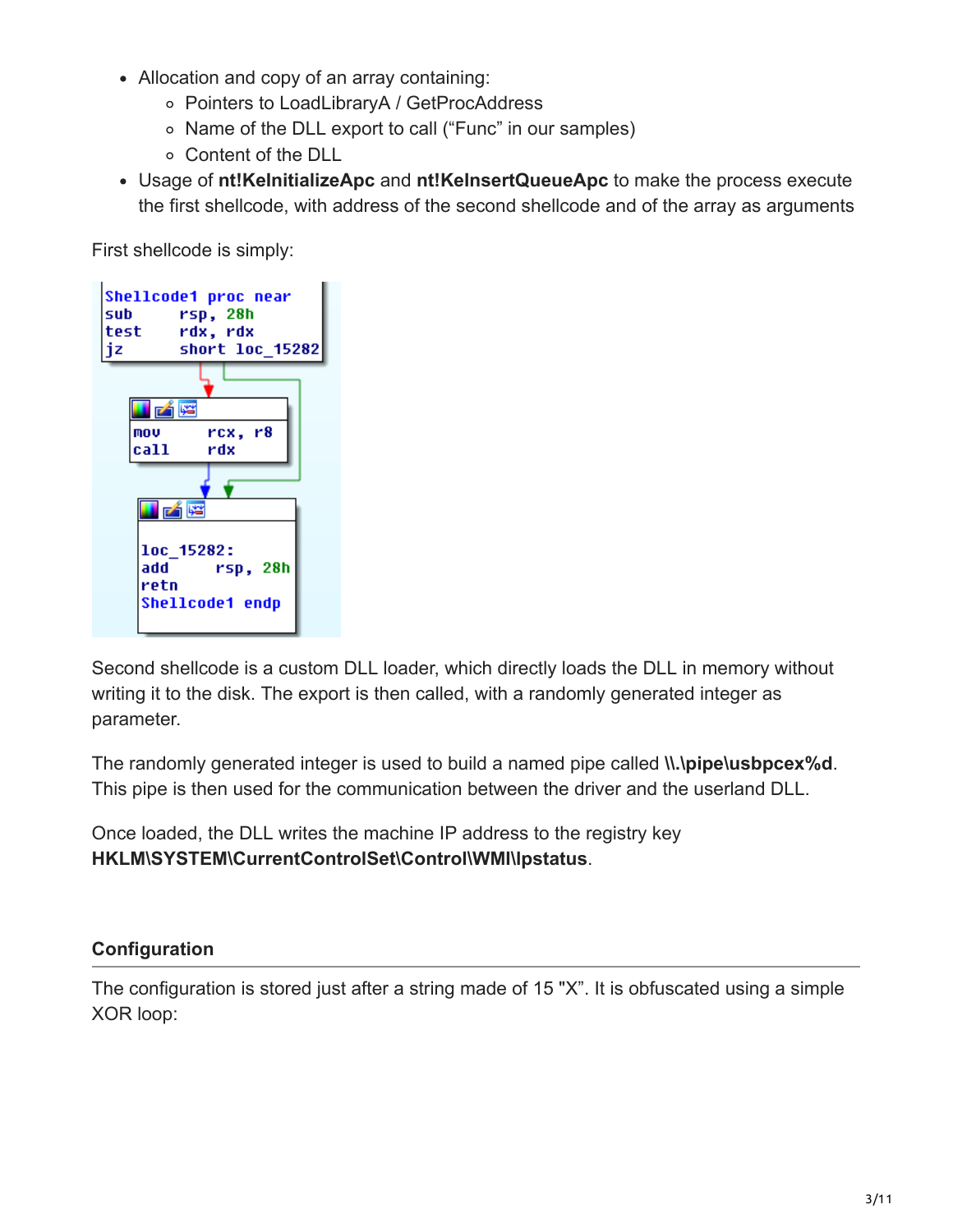

The configuration has the following structure:

- Offset 0x44: Timer
- Offset 0x48-0x50: Two hour values, only authorize communication between these hours
- Offset 0x50: URL for additional C&C retrieval
- Offset 0x150: 8 C&C structures, 0x6c bytes each

The C&C structure is:

- Offset 0x0: protocol
- Offset 0x4: IP/domain address
- Offset 0x24: port

The rest of the configuration is filled with garbage.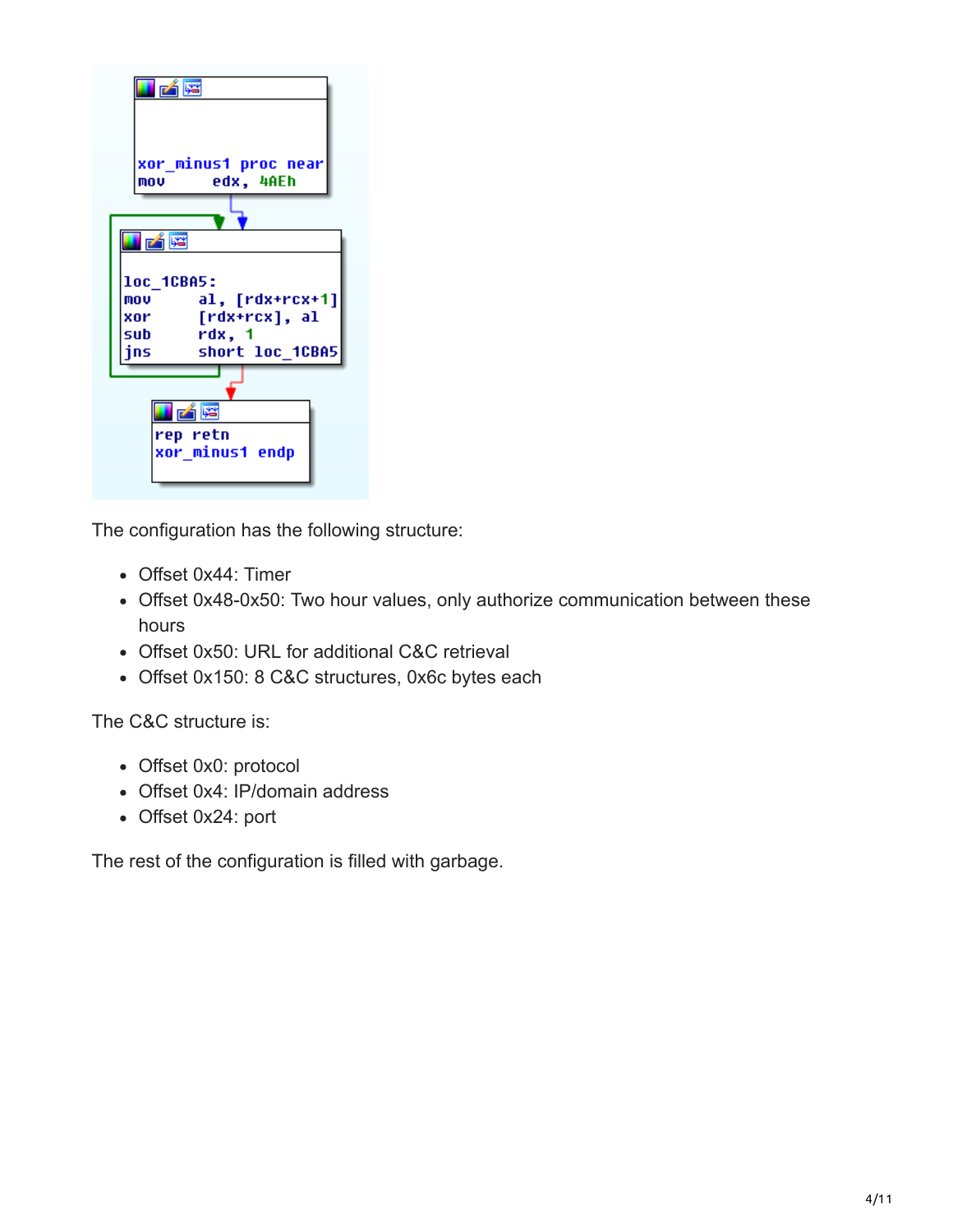00000000: 0100 0000 0048 c75f 409d 51b9 d2c8 f30c .....H.\_@.Q..... 00000010: 566a 1e47 12b4 3735 638d b549 fd06 76aa Vj.G..75c..I..v. 00000020: 6200 617f a41c 427c 5ee4 e2ad f137 6682 b.a...B|^....7f. 00000030: fcfa ea1c 1efd 5ed7 ef2b a018 3cf6 da58 ......^..+..<..X 00000040: 8301 1f71 2100 0000 0000 0000 0000 0000 ...q!........... 00000050: 0000 0000 0000 0000 0000 0000 0000 0000 ................ \* 00000150: 2000 0000 7761 7265 2e6e 6963 6574 7279 ...ware.XXXXXXX 00000160: 2e62 697a 007c e4ee 3c09 a2a8 d427 f51e .biz.|..<....'.. 00000170: 504e 9d65 bb01 0000 0025 e96e 4d1a 9eb6 PN.e.....%.nM... 00000180: 58b9 c133 c719 8c5e 3359 d429 9911 6f0a X..3...^3Y.)..o. 00000190: d9f9 c548 6ed8 b485 0000 0000 0028 fd5e ...Hn........(.^ 000001a0: b139 8e77 771d 9f66 6b75 f18c 00b9 2133 .9.ww..fku....!3 000001b0: 00e5 45d4 d062 c2a2 e532 715a 2000 0000 ..E..b...2qZ ... 000001c0: 7761 7265 2e6e 6963 6574 7279 2e62 697a ware.XXXXXXX.biz 000001d0: 006a 55a0 6f17 cffa 9003 766f 3e9a 34a1 .jU.o.....vo>.4. 000001e0: 5000 0000 00be e79c 7e6d c95b 77a4 139f P.......~m.[w... 000001f0: 0be1 2e45 c4d1 94a5 677c f161 2baf 7b6e ...E....g|.a+.{n 00000200: 3caa 8e60 0000 0000 00fa f5f6 2b96 c211 <..`........+... 00000210: dea0 065a 4766 c8bd 00f3 1bcb 8575 7fcc ...ZGf.......u..

#### **Network Communications**

The malware configuration can embed up to 8 C&C addresses. A configuration update mechanism is also available, by requesting the URL in the configuration. The resulting web page is then parsed, looking for tags **\$\$\$--Hello** and **Wrod--\$\$\$** surrounding a base64 string, which is the new encoded configuration blob.

Up to 3 different protocols are supported:

- Raw TCP
- Raw UDP
- HTTP

Once a C&C has been reached, its information is stored in the following registry key, xored with 0x51: **HKLM\SYSTEM\CurrentControlSet\Control\WMI\Level10**.

The DNS Server to use for DNS requests is stored in value **Level01**, xored with 0x51. Source port for the DNS requests is randomly chosen between 1025 and 1777.

Proxy settings are stored in registry values **Level02** to **Level05**, xored with 0x51.

DNS server IP address and proxy settings are retrieved by the userland DLL, by setting up a raw socket to sniff all outcoming traffic and parsing:

- DNS requests
- HTTP requests to look for a *Proxy-Authorization: Basic* header and the proxy address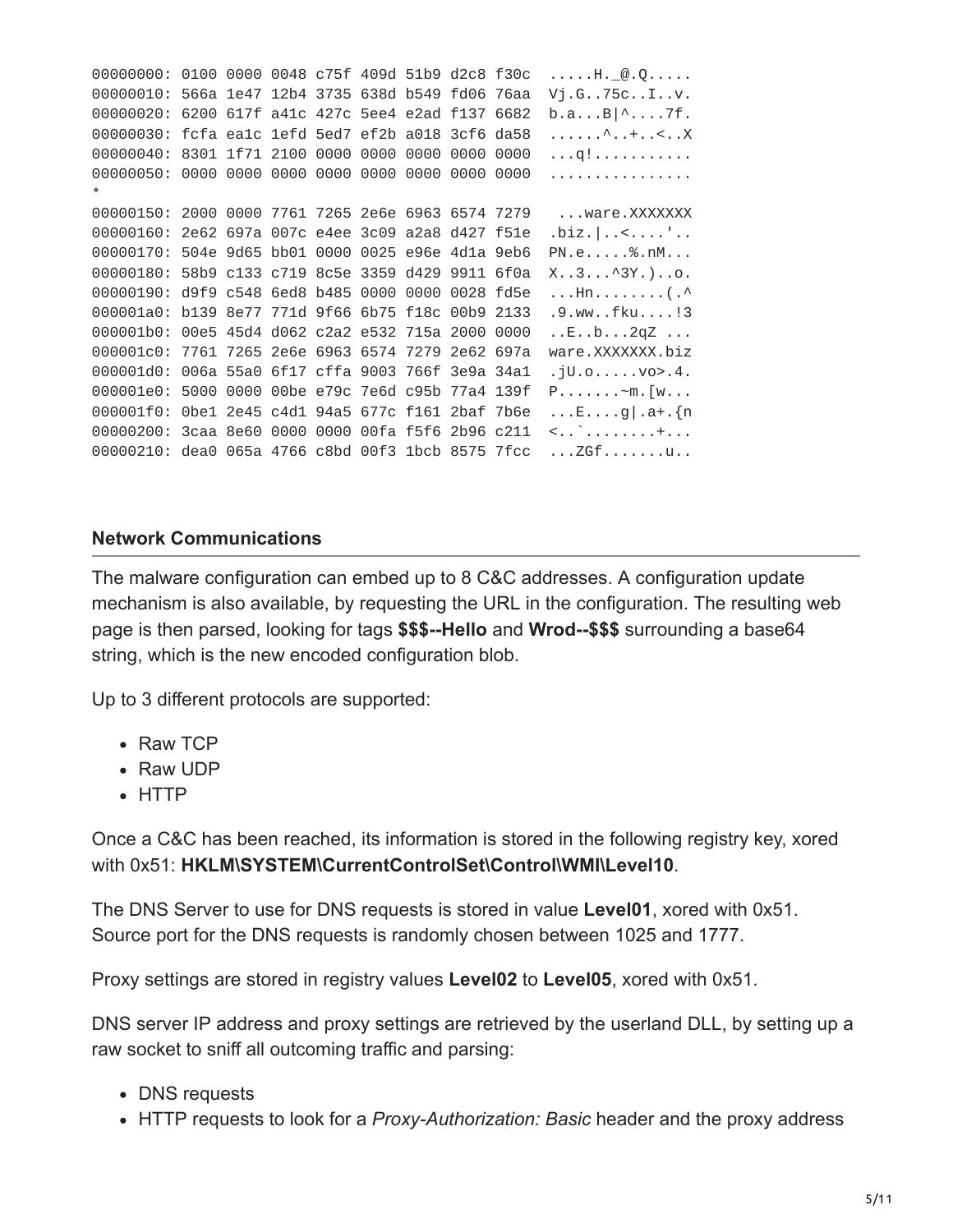These two settings are then written to the registry.

All network communications are performed by the kernel driver. Each received packet is decoded and sent to the userland in the pipe, and each data received through the pipe is encoded and sent back on the network.

Packets have a 0x1c bytes clear header, followed by encrypted/compressed data. The header has the following structure:

```
struct packetHeader {
    DWORD random;
    DWORD moduleID;
    DWORD rawPacketSize;
    DWORD checkSum;
    DWORD xorKey;
    DWORD bCompressed;
    DWORD uncompressedSize;
};
```
The ciphering is a simple XOR with the 4-bytes key, packet might be compressed with LZO and checkSum is a CRC32.

## **Userland component**

The userland component is in charge of the network communications decoding and commands interpretation. It receives, from the kernel module, the moduleID and the deciphered/uncompressed data from the network packet.

#### Modules

This part of the malware seems modular, and each module is associated to a module ID. Previous papers described some of those modules, but our samples contained two new modules. Here is the list of all the modules compiled in the DLL:

| <b>Module ID</b> | <b>Class Name</b> | <b>Description</b>                                 |
|------------------|-------------------|----------------------------------------------------|
| 0x80             | <b>PCC SYS</b>    | Various commands related to processes and services |
| 0x81             | <b>PCC CMD</b>    | <b>Execute commands</b>                            |
| 0x82             | <b>PCC PROXY</b>  | <b>Network proxy</b>                               |
| 0x83             | <b>PCC GUI</b>    | <b>Remote Desktop</b>                              |
| 0x84             | <b>PCC FILE</b>   | <b>Files manipulation</b>                          |
| 0xC0             | <b>PCC VPN</b>    | <b>VPN feature</b>                                 |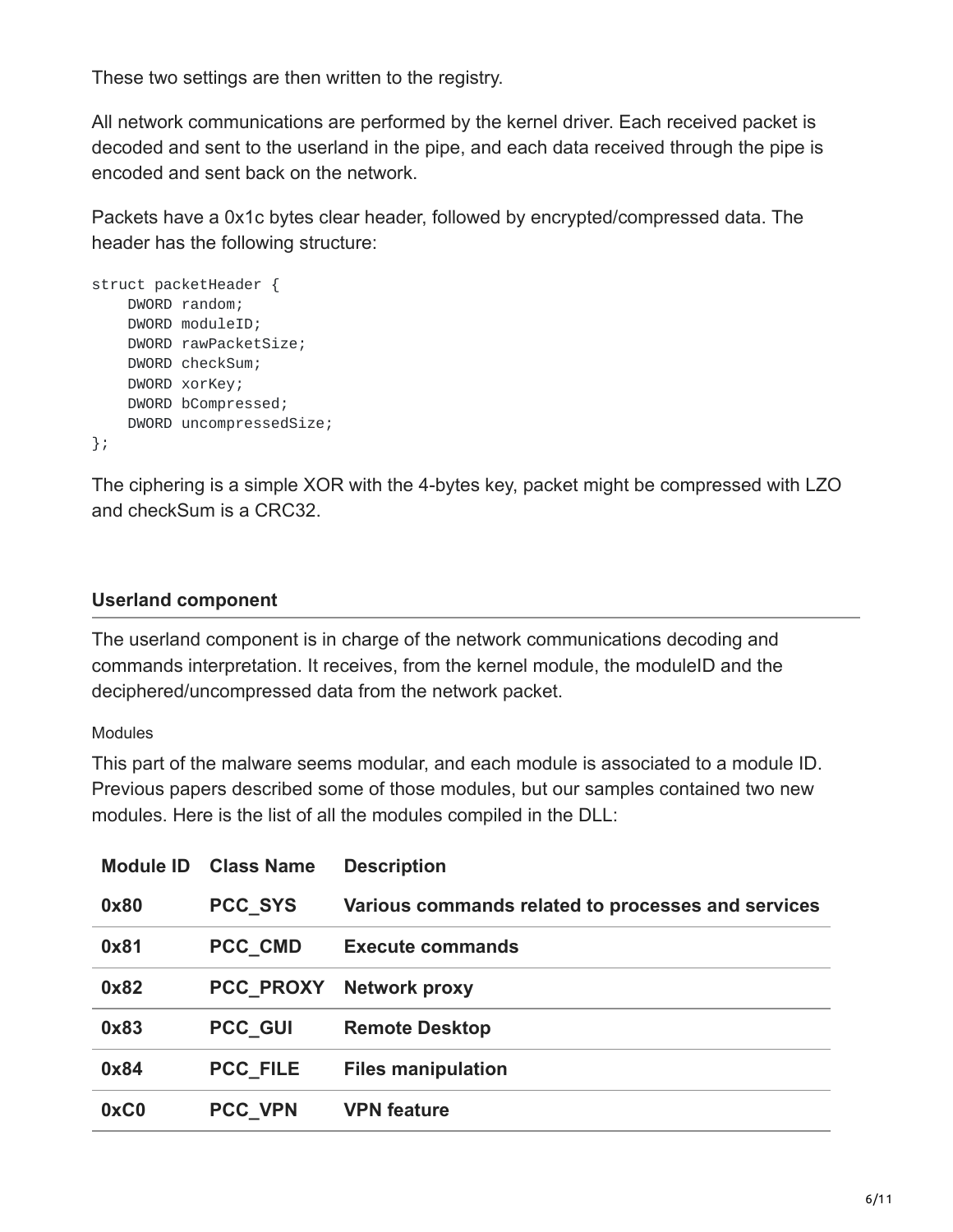#### **0xF0 - Uninstall, Disconnect, GetLastError, etc.**

The two new modules are **PCC\_GUI** and **PCC\_VPN**.

Embedded PE files

The userland DLL embeds 5 PE files, all stored in *.data* section and ciphered with a 4-bytes XOR key.

Embedded PE #1

This one is a 64-bits DLL (export "Func") for the **PCC\_GUI** module. It is injected in "winlogon.exe" directly in memory, with the custom DLL loader. Communication with the main DLL is performed through a named pipe called **\\.\pipe\usbpcg%d**.

Embedded PE #2

This is a 64-bits DLL (export "R32") used for commands execution (**PCC\_CMD** module). It is dropped in **%Systemroot%\web\safemedo.html**, and executed with rundll32.exe.

Communication with the main DLL is performed through named pipes **\\.\pipe\usb%si** and **\\.\pipe\usb%so**, where "%s" is GetTickCount output in decimal.

Process is created with its IO redirected to the pipes. It can be run under a logged-in user, or by specifying user credentials.

Embedded PE #3

This is a 64-bits DLL (export "Func") for keylogging capabilities via the *GetAsyncKeyState* API. It is directly injected in "explorer.exe" process, and a mutex *Microsoft.Windows.Common-Controls\_6595b64144ccf1df\_6.0.3790.4770-ww\_05FDF087* is created.

Data is saved to *%tmp%\Ziptmp\$\$\_\_.1*.

Embedded PE #4

This one is another 64-bits DLL (export "Func") for keylogging capabilities, this time via the *SetWindowsHook* API. It is dropped in **%Systemroot%\web\safemode.html**, executed with rundll32.exe, and a mutex *Microsoft.Windows.Common-Controls\_6595b64144ccf1df\_6.0.3790.4770-x\_05FDF087* is created.

Data is saved to *%tmp%\Ziptmp\$\$\_\_.2*.

Embedded PE #5

This is a 64-bits NDIS driver for the VPN feature. It is dropped in **%SystemRoot%\Drivers\ {1D24B7E2-869D-49D8-B4EB-1424B36C42B6}.sys**, and is signed with the XL Games Co.,Ltd. (7bd55818c5971b63dc45cf57cbeb950b) certificate.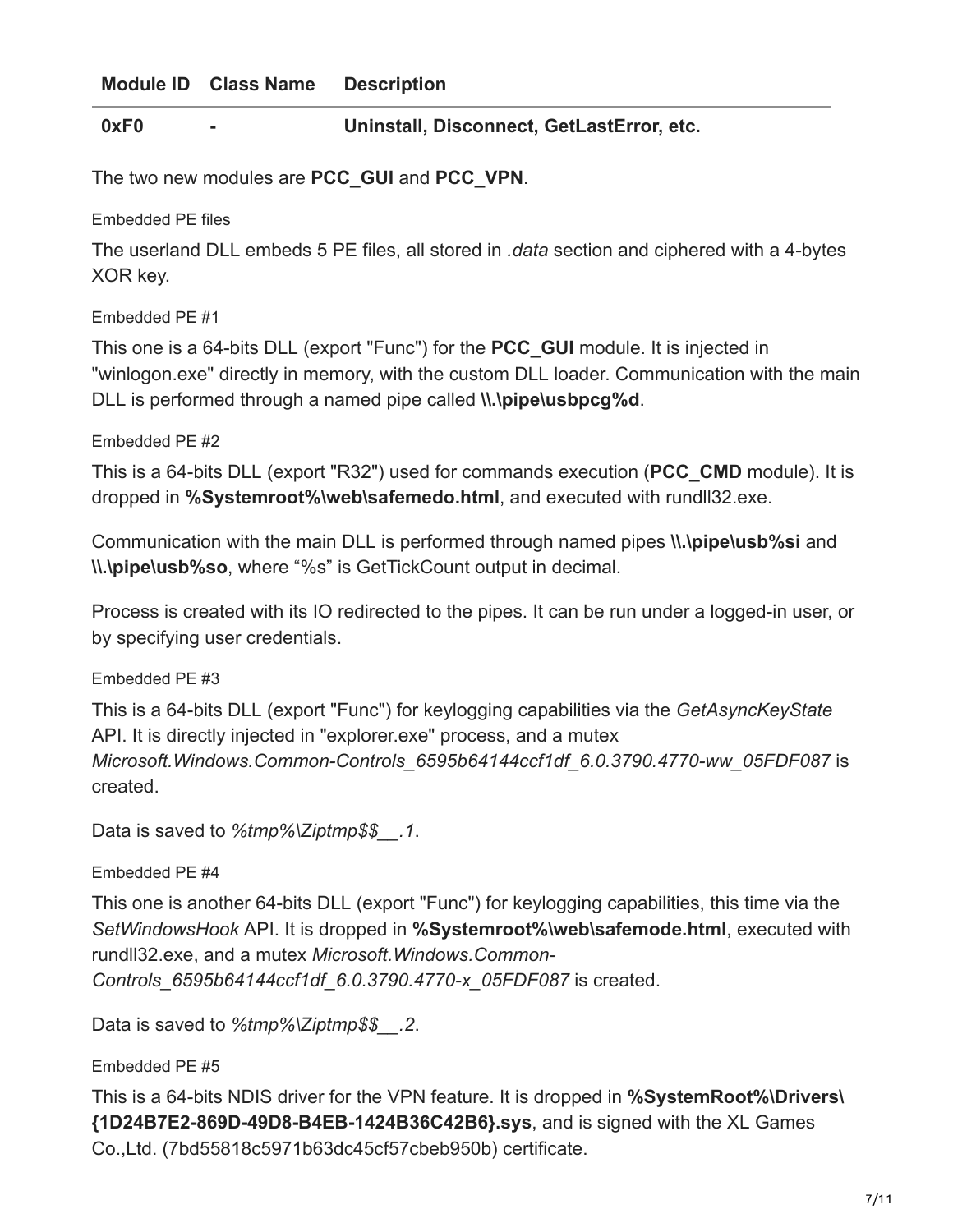

The architecture of this new Derusbi variant is distributed amongst various drivers and processes, each one being responsible of a specific task. This avoids having a single process performing all the malicious tasks, and prevents security software from raising alerts.

# **Linux Library**

We recently noticed that the group behind HD Root bootkit was interested in compromising Linux systems as well. A very interesting Chinese [article](https://web.archive.org/web/20151216071054/http://translate.wooyun.io/2015/10/23/27.html) describes the features of the Linux version of the bookit. Focusing on the payload loading part, we can see that a userland library is loaded into a */usr/bin/sshd* process using *LD\_PRELOAD*.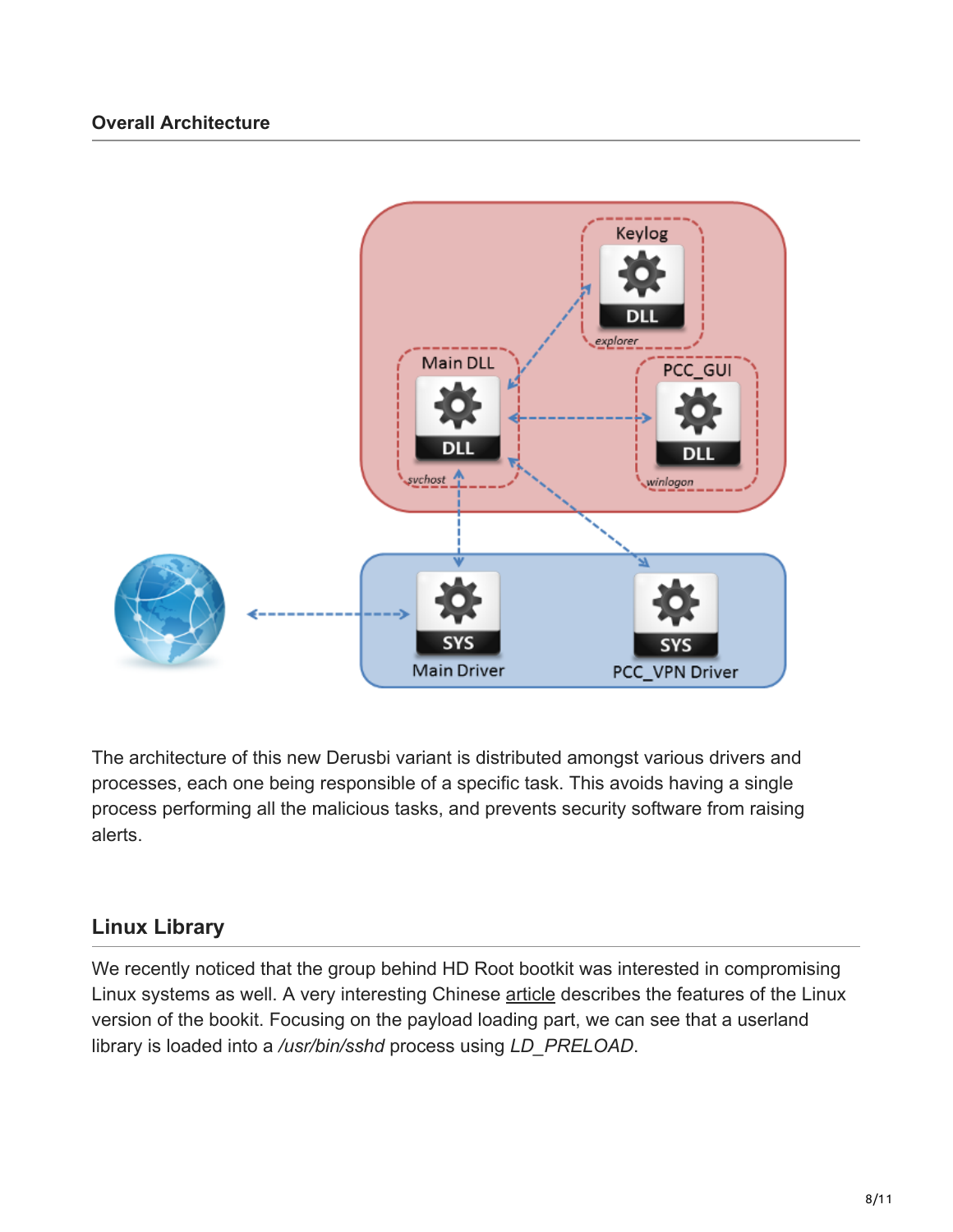

Interestingly, we discovered a Linux library exporting all the classical PAM exports, with an added *CTOR* leading to a **PccMain()** function exposing the Derusbi server behaviour. This library could be the perfect payload for the Linux HD Root, comforting us in the assumption of a strong link between the bootkit and the RAT.

The sample we found included all debug symbols, helping the understanding and the naming of each feature.

#### **Lock**

When started, the malware creates a lock in **/dev/shm/.shmfs.lock**.

#### **Network Communications**

The sample listens on port **40101** for incoming connections. The communication protocol is the same than the Windows version. All the network I/O are handled by the **BD\_SOCK** and **PCC\_SOCK** classes.

#### **Modules**

As for the Windows versions, various modules are embedded in the library, each one dedicated to a specific task:

| <b>Module ID</b> | <b>Class Name</b> | <b>Description</b>                                 |
|------------------|-------------------|----------------------------------------------------|
| 0x80             | <b>PCC SYS</b>    | Various commands related to processes and services |
| 0x81             | <b>PCC CMD</b>    | <b>Execute commands</b>                            |
| 0x82             |                   | <b>PCC PROXY Network proxy</b>                     |
| 0x84             | <b>PCC FILE</b>   | <b>Files manipulation</b>                          |
| 0xF <sub>0</sub> | ۰                 | Uninstall, Deconnect, GetLastError, etc.           |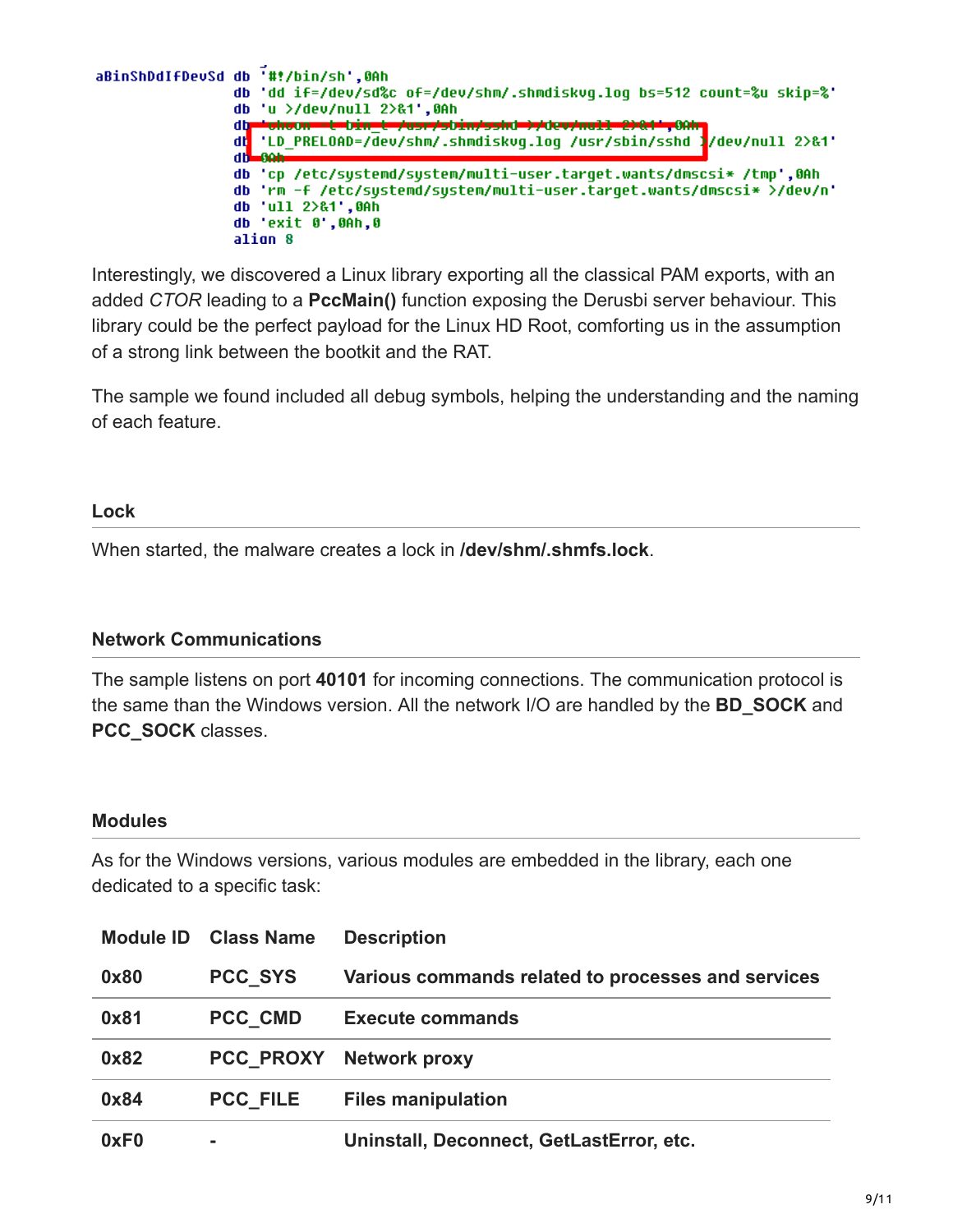The **PCC\_CMD** module spawns a new process, which argv[0] is replaced by **[diskio]**. The following *PS1* variable is set:

RK# \u@\h:\w \\$

#### **Development framework**

Regarding the debugging information still present in the library, it seems that the authors reused code from the Windows version of their RAT, and implemented wrappers for the original Windows API. Source file name is *Win32APIWarp.cpp*. We found various functions corresponding to Windows API, such as:

- CreateThread(void \*, unsigned int, void \*( cdecl \*start routine)(void \*), void \*, unsigned int, unsigned int \*)
- GetFileAttributesW(wchar t \*)
- GetTickCount(void)
- WSAGetLastError(void)

#### **Dropped kernel module**

A kernel module is embedded in the *.data* section, ciphered using the classical 4-bytes XOR algorithm. Its goal is to perform rootkit features, by accepting all packets to port 40101 and hiding network communications corresponding to the RAT.

Technically, it sets hooks in the netfilter stack by using the *nf\_register\_hook* function, and accept all packets matching the RAT communication. For the hiding part, a hook is set on special file **/proc/net/tcp** which hides connections using ports between 40101 and 40500.

The driver is first patched to insert proper *.modinfo* and dropped in **/tmp/.secure**. It is then loaded by simply calling *insmod*. The correct version information inserted in *.modinfo* is retrieved by trying to read various hardcoded kernel modules which should be present on Linux machines. After loading, the module file is deleted.

## **Conclusion**

Derusbi seems to be a trendy malware, evolving on several fields. The interest of APT actors in the Linux systems should encourage the community to improve and develop forensics and malware investigation tools for these platforms.